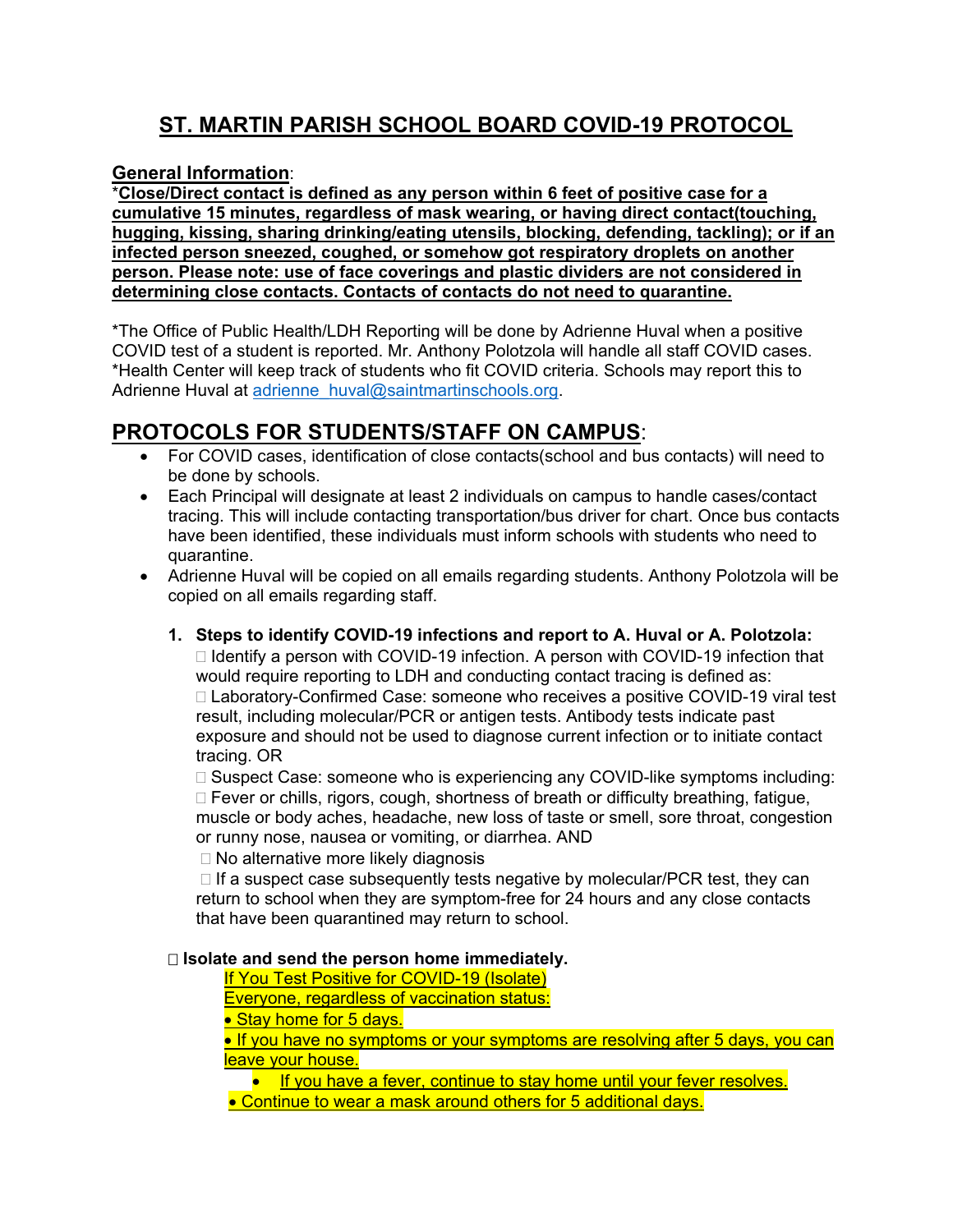- If school cannot ensure masking for 5 additional days, then case should isolate for a full 10 days.
- 2. **Steps to identify and notify close contacts of persons identified as having COVID-19 infection**

 **For suspect cases only, quarantining of close contacts, including siblings of the case, may be delayed up to 48 hours after meeting clinical criteria to allow for the return of molecular/PCR test results or an alternative more likely diagnosis to be made by a physician.**

 $\Box$  If a molecular/PCR test result or alternative more likely diagnosis is not available within 48 hours of meeting being identified as a suspect case, close contacts should be quarantined as described below.

 $\Box$  If a molecular/PCR test results negative or an alternative more likely diagnosis is made by a physician, close contacts do not need to be quarantined. The symptomatic person should not return to school until they are symptom-free for 24 hours.

#### **Determine who has been in close contact with suspect and confirmed COVID-19 cases in school during their infectious period.**

□ Close contact is defined as

 $\Box$  being within 6 feet of an infected person for a cumulative total of 15 minutes or more over a 24-hr period OR

 $\Box$  having direct contact with an infected person, including touching, hugging, kissing, or sharing eating or drinking utensils; or if an infected person sneezed, coughed, or somehow got respiratory droplets on another person

#### **Close contacts should be encouraged to seek testing immediately, including those close contacts meeting the above exception, regardless of vaccination status. If negative, they should be tested again between 5-7 days postexposure.**

 $\Box$  The infectious period includes the 48 hours before the day the person became sick (or the 48 hours before specimen collection if asymptomatic) until the person was isolated.

 $\Box$  Use of face shields or plastic dividers are not considered in determining close contacts.

 $\Box$  Identify close contacts that may have occurred during any time or place the person was at school during the infectious period, including in the classrooms, buses, during recess or lunch, and during extra-curricular activities

#### **Notify close contacts of the need to quarantine.**

 $\Box$  Notify all close contacts of suspect and confirmed cases that they have been identified as having been exposed to someone who is or may be ill with COVID-19 and will need to quarantine.

- Stay home for 5 days. After that continue to wear a mask around others for 5 additional days.
- If school cannot ensure masking for 5 additional days, then contact should quarantine for a full 10 days.
- Test on day 5 if possible.
- If you develop symptoms get a test and stay home.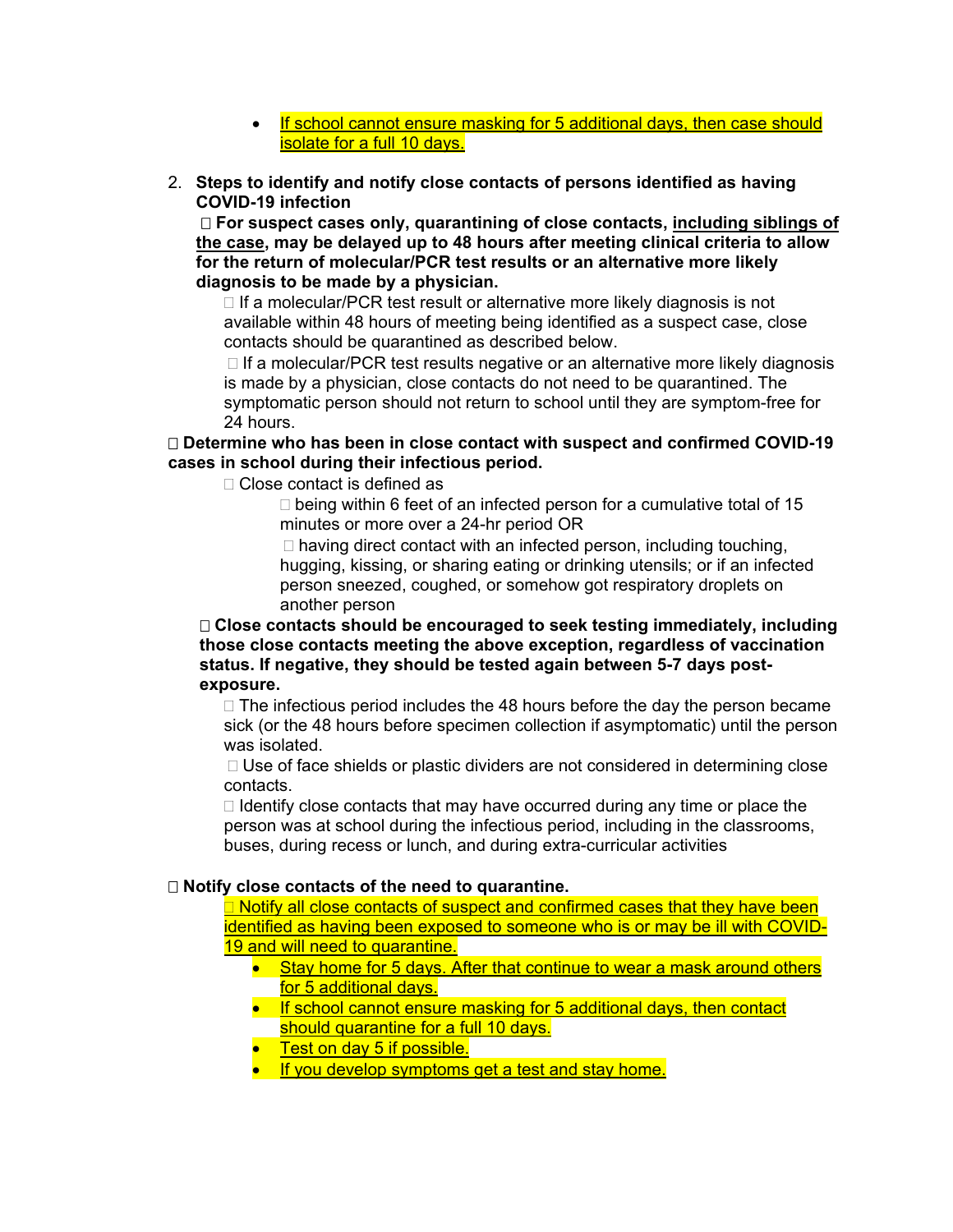\*\* *Vaccination status will be reviewed before the need to quarantine is determined.* 

### **\*\*AT-HOME TESTS CANNOT BE USED TO SHORTEN QUARANTINE.**

### **Buses:**

**\*\*A close contact will be any person within 3 feet for a cumulative 15 minutes.** 

**\*\*Mandatory quarantines for students defined as a "close contact" are no longer required for close contacts on the bus due to mandatory masking on buses. In lieu of mandatory quarantine, the parent shall be notified of the exposure and given the option to quarantine their child or allow their child to remain in school. The parent shall also be given the opportunity for a no-cost COVID screening for their child (LDH testing program). Should the student test positive or develop symptoms of the virus, the student should isolate until they have recovered and are determined to no longer be infectious (see guidance above). This will apply to sports as well.** 

\*\***This will also apply in other settings where both the case and contact are properly wearing a well-fitting face mask.** 

**Bus Contact Tracing**-When contact tracing a bus, please use templates provided. **Bus charts can be obtained by calling the transportation office at 909-2990 or emailing Tina Pierre, Wanda Johnson, and Denise Angelle.** 

### **\*\*Athletes may utilize the shortened quarantine option to return to school/sports.**

### **Ensure close contacts remain out of school until the end of their quarantine period:**

 $\Box$  Close contacts should not return to school until they have met end of quarantine criteria.

 $\Box$  If a close contact in quarantine becomes symptomatic and tests positive, they would be considered a case as of the day their symptoms began and would need to follow "end of self-isolation criteria" to return to school.

 $\Box$  If a close contact in quarantine becomes symptomatic but is not tested, they would be considered a case as of the day their symptoms began and would need to follow "end of self-isolation criteria" to return to school or 14-day quarantine, whichever is longer.  $\Box$  If a close contact in quarantine tests positive but does not develop symptoms, they would be considered a case as of the day their test was collected and would need to follow "end of self-isolation criteria" to return to school.

### **\*\*Special note about home contacts:**

**Close contacts in the home must ensure that the sick person has remained in isolation and no further contact has occurred. If this is confirmed by the parent, they may utilize the shortened quarantine. If contact occurs, the contact must restart their quarantine**